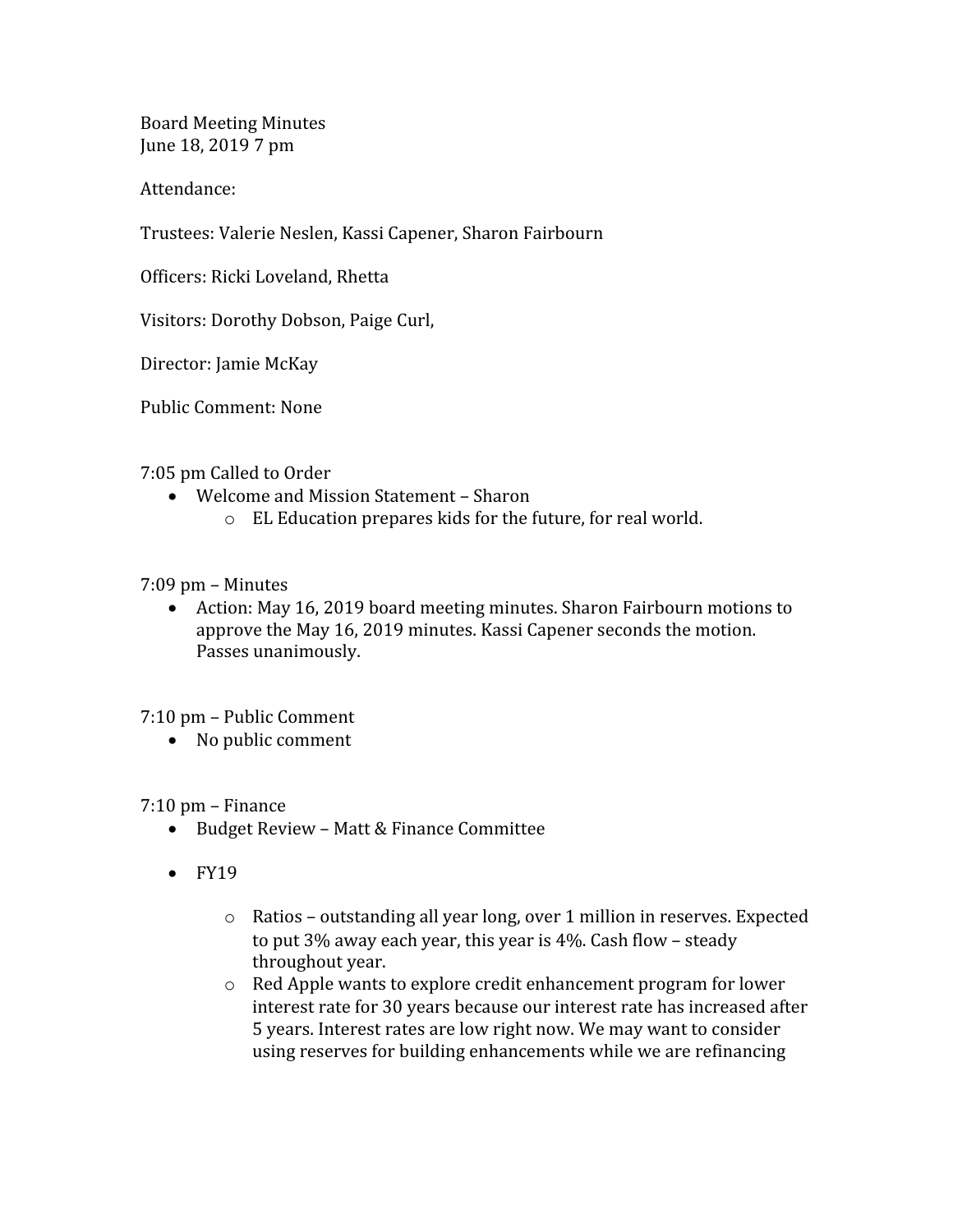- $\bullet$  FY20
	- o 450 student enrollment, increased funding about 180k.
	- o Salaries difference is in raises
	- o Health Benefits 7% increase
	- o New line item to split out Adventure from fieldwork.
	- o Facility Mortgage Payment difference in interest rate
	- o Operating Margin, 3%.
	- o Very initial budget with very conservative expense estimates.
	- o Add 10k to Digital Teaching & Learning

7:30 pm - Business Items

- **Policies**
	- o Suspension and Expulsion policy Sharon emailed most updated one at beginning of meeting. This is a state model policy. Jamie is interested in a more clear policy and will work on it.
	- o Wellness Policy not voted on in 2019 because there were not enough people at meeting. So, will try again in the fall of 2020.
	- o Library & Computer Use Policy was it updated in 2019 by front office? Sharon will check with Debbie.
	- o Fieldwork & Overnight Policy the "transportation" section needs to be revised. Sharon will make changes and bring back.
	- o Fundraising on website is not the most updated. Kassi to work on getting the most updated to Sharon.

## **Board Background Check Review**

- o Celeste to get fingerprint background check as board liaison.
- o Valerie, Kassi, & Sharon need to check to see if they have done it within the last 3 years.
- **Board Meeting Schedule** Reviewed
- **Board Retreat** September 20, Valerie & Kassi to plan.
- **Finance Committee** Tuesdays at 9 am the week of board meeting. Chad, Michael, Valerie, Kassi are interested in attending for now.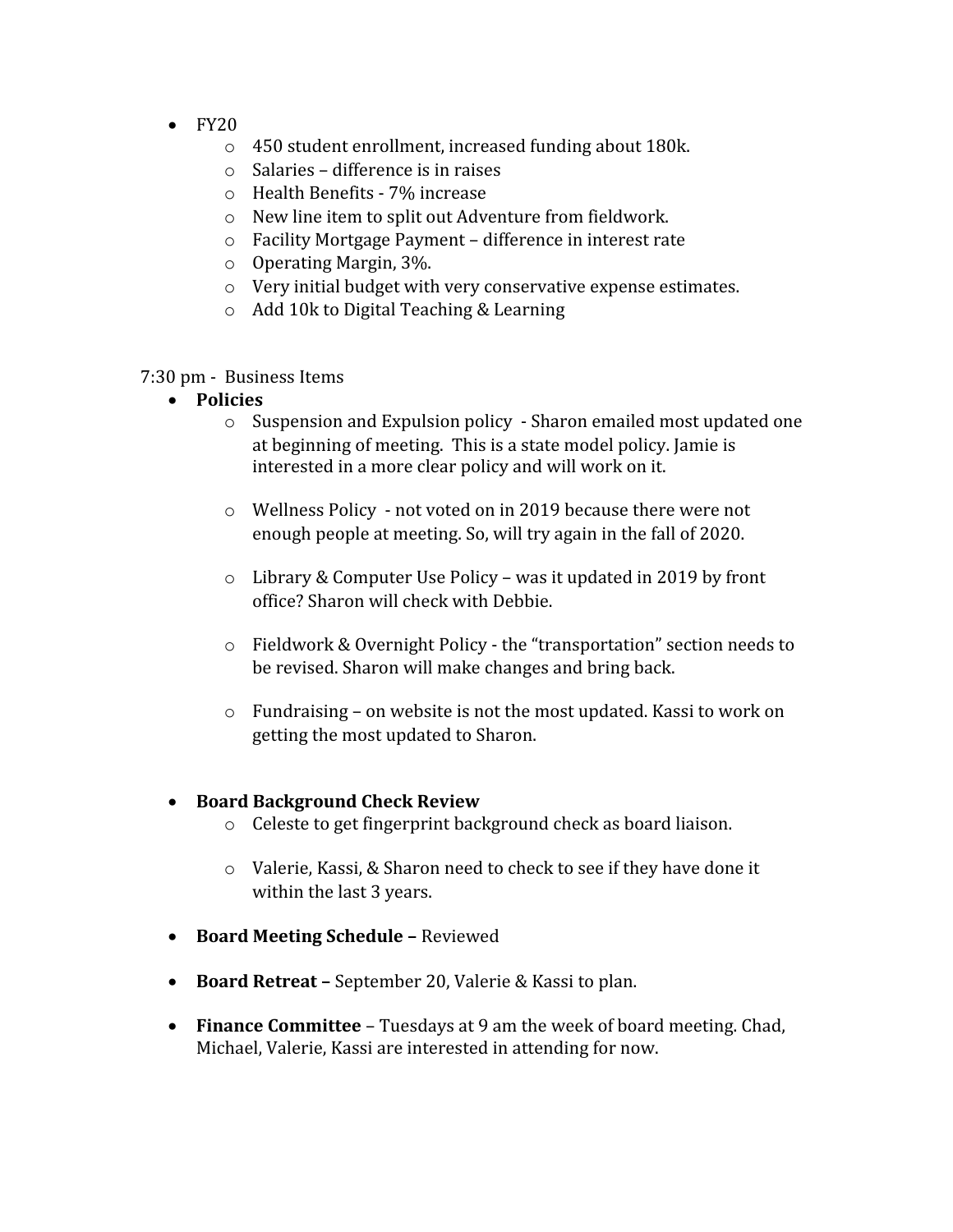8:00 pm Training /Ratify Board Members & Terms

- Heather Gardner, resigning from board.
- Valerie Neslen resigning as vice chair and acting chair
- Kassi Capener resigning as treasurer
- Corrine Keller returning as secretary
- Valerie, nominating Amber Edelman, Dorothy Dobson, Michael Engh, Mindy Johnson, Ricki Loveland as trustees.
- Valerie nominating Chad Painter, Michael Flyn, and Paige Curl as officers.

8:30 pm – Action Items

- **ACTION:** FY19 Fiscal Year Budget, Kassi motions, to approve FY19 budget as presented tonight. Sharon seconds the motion.
- **ACTION**: FY20 Fiscal Year Budget, Sharon motions to approve FY20 budget with addition of 10k to Digital Teaching & Learning grant. Kassi seconds the motion.
- **ACTION:** Sharon motions to accept the trustee nominations as presented by Valerie as Amber Edelman, Dorothy Dobson, Michael Engh, Mindy Johnson, Ricki Loveland. Kassi seconds the motion.
- **ACTION:** Michael motions to accept the board officer nominations as presented by Valerie as Chad Painter, Michael Flyn, and Paige Curl. Ricki seconds the motion.
- **ACTION:** Ricki Loveland motions to accept the board trustee officer nominations as presented by Valerie as Amber Edelman – chair, Mindy Johnson – vice chair, Michael Engh – treasurer, Corrine Keller – secretary, Dorothy Dobson – accountability officer. Dorothy Dobson seconds the motion.
- **ACTION:** Ratify Audit Committee Sharon motions that the following trustees/officers be on the finance and audit committees, Michael Engh, Amber Edelman, Valerie Neslen, and Kassi Capener.
- **ACTION**: POP Fundraisers Sharon motions to approve POP fundraisers as outlined in Celeste's fundraiser forms with product fundraiser and uniform sales objective being teacher appreciation and POP expenses. Other fundraiser purposes will be determined and approved before being communicated with families. Also, adding dates to used uniform summer sales. Save the date communication can be sent out. Dorothy seconds motion.
	- o Product fundraisers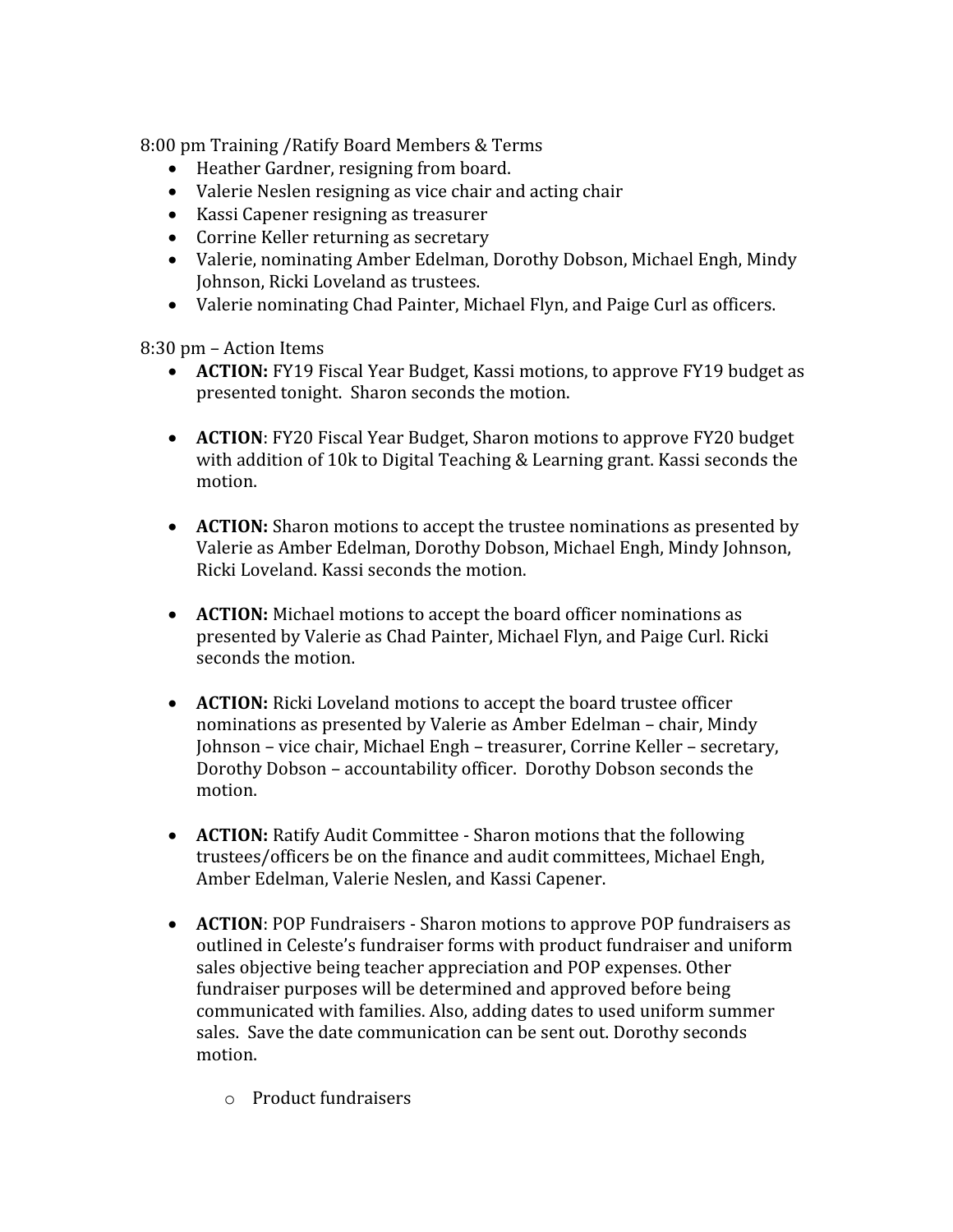- Primary.com/Used Uniforms POP expenses/teacher appr.
- Amazon POP expenses/teacher appr.
- Box Tops POP expenses/teacher appr.
- Smiths POP expenses/teacher appr.
- Homecoming Fun Run
- Spring Family Fundraiser/Mega Celebration
- DISCUSSION What are we fundraising for next year? We want to make sure families see results. Let's get dates set. Celeste will continue working with Jamie on what to fundraise for and discuss in August before communicating with families. If POP wants to fundraise for a large project where the school makes up the difference, then work closely with Jamie and board. Per Jamie, community projectors are a priority for teachers. Celeste to present to her POP board.
- **Product fundraisers are for teacher appreciation and POP** expenses.
- **ACTION**: Peach Days Float Kassi motions to approve peach days float as outlined in the Celeste's request for approval with the condition that POP works closely with Jamie in designing the float. Michael seconds the motion.
- Review/Ratify Committees stay as organized for now, no motion.

9:15 pm – Closed Session

 **ACTION**: Dorothy motions that we move into closed executive session to discuss character, professional competence, or physical or mental health of an individual.

9:30 pm – Re-open Session

- **ACTION**: Ricki motions that we move out of closed session. Dorothy seconds motion.
- **ACTION**: Director Employment Agreement/Ratify Director Michael motions to approve Jamie's employee agreement, salary, and bonus discussed in closed session. Dorothy seconds motion.

9:40 pm – Director's Report

- Staffing
	- o Theresa Lee is not returning next year. Jamie is considering options.
	- o Need one middle school aide.